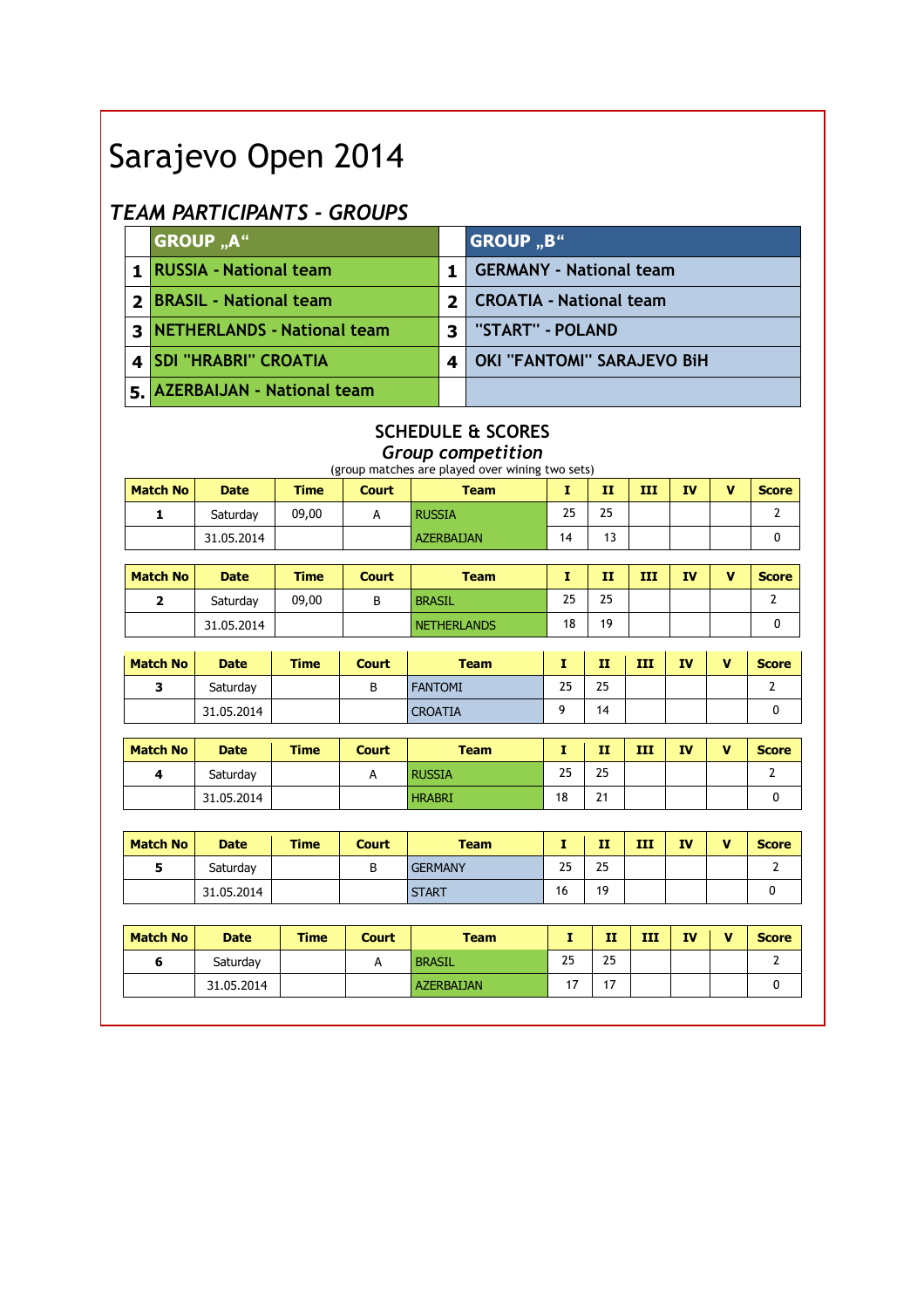

XIII International Tournament in Sitting Volleyball for Men Sarajevo Open 2014, May 30th - June 1st 2014

| <b>Match No</b>          | <b>Date</b> | <b>Time</b> | <b>Court</b> | <b>Team</b>        | Ι.           | п            | III | <b>IV</b> | V            | <b>Score</b>   |
|--------------------------|-------------|-------------|--------------|--------------------|--------------|--------------|-----|-----------|--------------|----------------|
| $\overline{\phantom{a}}$ | Saturday    |             | B            | <b>START</b>       | 14           | 22           |     |           |              | 0              |
|                          | 31.05.2014  |             |              | <b>FANTOMI</b>     | 25           | 25           |     |           |              | $\overline{2}$ |
| <b>Match No</b>          | <b>Date</b> | <b>Time</b> | <b>Court</b> | <b>Team</b>        | Ι.           | $\mathbf{I}$ | III | <b>IV</b> | V            | <b>Score</b>   |
| 8                        | Saturday    |             | A            | <b>NETHERLAND</b>  | 25           | 22           | 11  |           |              | $\mathbf{1}$   |
|                          | 31.05.2014  |             |              | <b>HRABRI</b>      | 23           | 25           | 15  |           |              | $\overline{2}$ |
|                          |             |             |              |                    |              |              |     |           |              |                |
| <b>Match No</b>          | <b>Date</b> | <b>Time</b> | <b>Court</b> | <b>Team</b>        | $\mathbf{I}$ | $\mathbf{H}$ | III | <b>IV</b> | $\mathbf{v}$ | <b>Score</b>   |
| $\boldsymbol{9}$         | Saturday    |             | B            | <b>GERMANY</b>     | 25           | 25           |     |           |              | $\mathbf{2}$   |
|                          | 31.05.2014  |             |              | <b>CROATIA</b>     | 15           | 15           |     |           |              | 0              |
| <b>Match No</b>          | <b>Date</b> | <b>Time</b> | <b>Court</b> | <b>Team</b>        | Ι.           | п            | ш   | <b>IV</b> | v            | <b>Score</b>   |
| 10                       | Saturday    |             | A            | <b>RUSSIA</b>      | 25           | 24           | 15  |           |              | $\overline{2}$ |
|                          | 31.05.2014  |             |              | <b>BRASIL</b>      | 21           | 26           | 13  |           |              | $\mathbf{1}$   |
|                          |             |             |              |                    |              |              |     |           |              |                |
| <b>Match No</b>          | <b>Date</b> | <b>Time</b> | <b>Court</b> | <b>Team</b>        | т.           | $\mathbf{H}$ | III | <b>IV</b> | V            | <b>Score</b>   |
| 11                       | Saturday    |             | B            | <b>FANTOMI</b>     | 25           | 25           |     |           |              | $\mathbf{2}$   |
|                          | 31.05.2014  |             |              | <b>GERMANY</b>     | 19           | 19           |     |           |              | 0              |
|                          |             |             |              |                    |              |              |     |           |              |                |
| <b>Match No</b>          | <b>Date</b> | <b>Time</b> | <b>Court</b> | <b>Team</b>        | Ι.           | $\mathbf{H}$ | III | <b>IV</b> | V            | <b>Score</b>   |
| 12                       | Saturday    |             | А            | <b>HRABRI</b>      | 25           | 25           |     |           |              | 2              |
|                          | 31.05.2014  |             |              | <b>AZERBAIJAN</b>  | 21           | 18           |     |           |              | 0              |
| <b>Match No</b>          | <b>Date</b> | <b>Time</b> | <b>Court</b> | <b>Team</b>        | т.           | $\mathbf{H}$ | III | <b>IV</b> | v            | <b>Score</b>   |
| 13                       | Saturday    |             | B            | <b>CROATIA</b>     | 26           | 25           |     |           |              | $\mathbf{2}$   |
|                          | 31.05.2014  |             |              | <b>START</b>       | 24           | 22           |     |           |              | 0              |
|                          |             |             |              |                    |              |              |     |           |              |                |
| <b>Match No</b>          | <b>Date</b> | <b>Time</b> | <b>Court</b> | <b>Team</b>        | т.           | II           | III | <b>IV</b> | V            | <b>Score</b>   |
| 14                       | Saturday    |             | А            | <b>RUSSIA</b>      | 25           | 25           |     |           |              | $\mathbf{2}$   |
|                          | 31.05.2014  |             |              | <b>NETHERLANDS</b> | 23           | 16           |     |           |              | 0              |
|                          |             |             |              |                    |              |              |     |           |              |                |
| <b>Match No</b>          | <b>Date</b> | <b>Time</b> | <b>Court</b> | <b>Team</b>        | $\mathbf I$  | $\mathbf{H}$ | III | IV        | $\mathbf v$  | <b>Score</b>   |
| 15                       | Saturday    |             | A            | <b>BRASIL</b>      | 25           | 25           |     |           |              | $\mathbf{2}$   |
|                          | 31.05.2014  |             |              | <b>HRABRI</b>      | 12           | 14           |     |           |              |                |
|                          |             |             |              |                    |              |              |     |           |              |                |
| <b>Match No</b>          | <b>Date</b> | <b>Time</b> | <b>Court</b> | <b>Team</b>        | Ι.           | $\mathbf{H}$ | III | <b>IV</b> | V            | <b>Score</b>   |
| 16                       | Saturday    |             | $\mathsf A$  | <b>NETHERLANDS</b> | 25           | 23           | 15  |           |              | $\mathbf{2}$   |
|                          | 31.05.2014  |             |              | <b>AZERBAIJAN</b>  | 19           | 25           | 9   |           |              | $\mathbf{1}$   |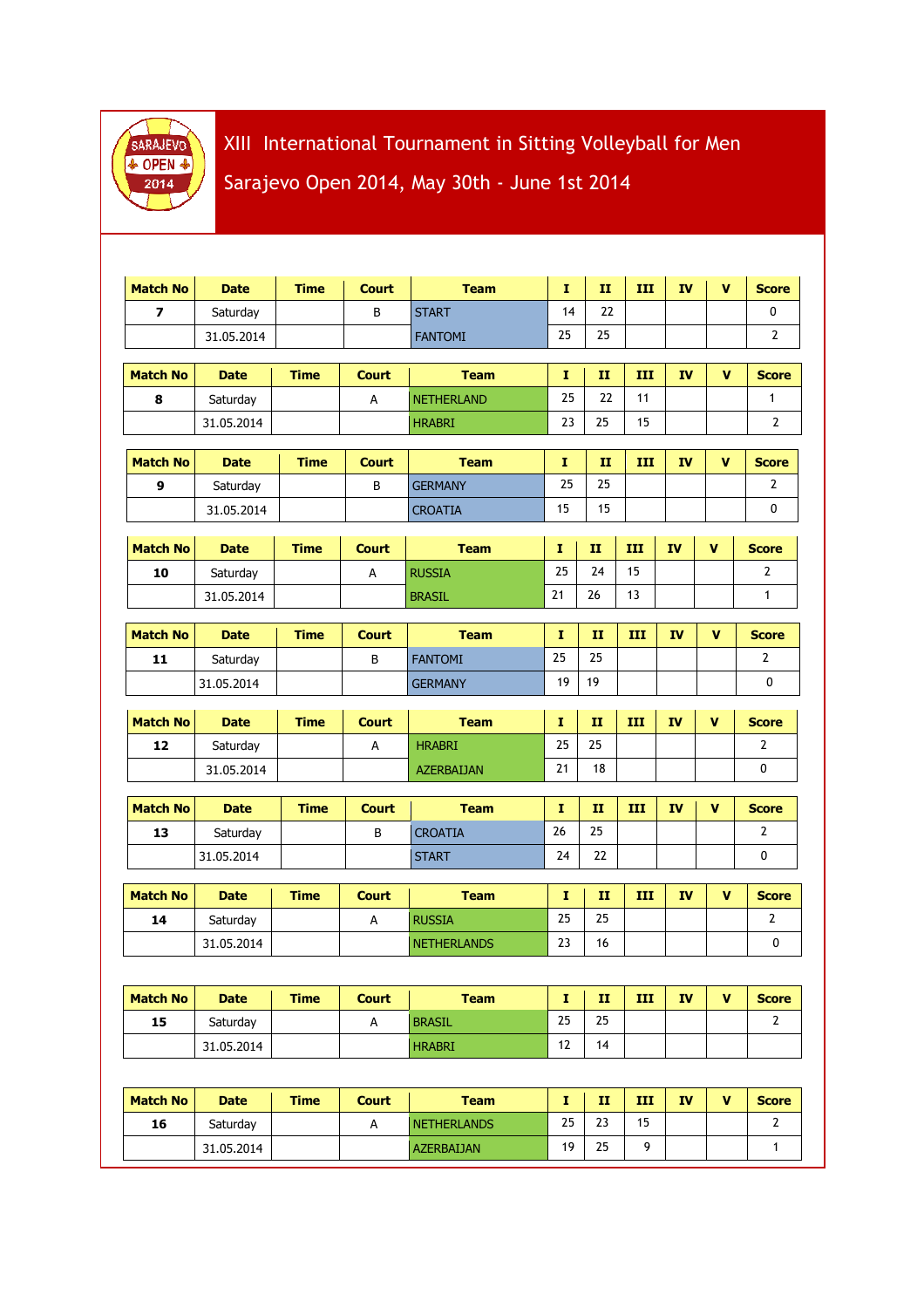

# XIII International Tournament in Sitting Volleyball for Men

# Sarajevo Open 2014, May 30th - June 1st 2014

|                 |             |             |              | Semi-finals    |    |    |     |           |    |              |
|-----------------|-------------|-------------|--------------|----------------|----|----|-----|-----------|----|--------------|
| <b>Match No</b> | <b>Date</b> | <b>Time</b> | <b>Court</b> | <b>Team</b>    |    | п  | III | <b>IV</b> | v  | <b>Score</b> |
| 17              | Saturday    | 17:30       | A            | <b>RUSSIA</b>  | 25 | 25 | 22  | 22        | 15 |              |
|                 | 31.05.2014  |             |              | <b>GERMANY</b> | 11 | 18 | 25  | 25        | 12 |              |
| 18              | Saturdav    | 17:30       | B            | <b>FANTOMI</b> | 25 | 25 | 25  |           |    |              |
|                 | 31.05.2014  |             |              | <b>BRASIL</b>  | 20 | 20 | 22  |           |    | 0            |

#### Matches for 7th and 9th place

| <b>Match No</b> | <b>Date</b> | <b>Time</b> | <b>Court</b> | <b>Team</b>        | I  | $\mathbf{H}$ | ш  | <b>IV</b> | v | <b>Score</b> |
|-----------------|-------------|-------------|--------------|--------------------|----|--------------|----|-----------|---|--------------|
| 19              | Sunday      | 9:00        | A            | <b>AZERBAIJAN</b>  | 25 | 21           |    |           |   | O            |
|                 | 01.06.2014  |             |              | <b>START</b>       | 27 | 25           |    |           |   |              |
| 20              | Sundav      | 10:00       | A            | <b>AZERBAIJAN</b>  | 28 | 16           | 9  |           |   |              |
|                 | 01.06.2014  |             |              | <b>NETHERLANDS</b> | 26 | 25           | 15 |           |   |              |
| 21              | Sundav      | 11:00       | A            | <b>NETHERLANDS</b> | 26 | 25           |    |           |   |              |
|                 | 01.06.2014  |             |              | <b>START</b>       | 24 | 22           |    |           |   | 0            |

#### Match for 5th and 6th place

| <b>Match No</b> | <b>Date</b> | <b>Time</b> | Court  |                |             | п  | ш | ΙV | $\blacksquare$ | <b>Score</b> |
|-----------------|-------------|-------------|--------|----------------|-------------|----|---|----|----------------|--------------|
| 22              | Sunday      | 10:00       | D<br>D | <b>HRABRI</b>  | 25          | 25 |   |    |                |              |
|                 | 01.06.2014  |             |        | <b>CROATIA</b> | $\sim$<br>▴ | 19 |   |    |                |              |

#### Bronze medal

| <b>Match No</b> | (match is played over wining three sets)<br>п<br>ш<br>Time<br>v<br>ΙV<br><b>Date</b><br><b>Score</b><br>Court |       |   |                |    |    |    |    |  |  |  |  |
|-----------------|---------------------------------------------------------------------------------------------------------------|-------|---|----------------|----|----|----|----|--|--|--|--|
| 23              | Sundav                                                                                                        | 12:00 | А | <b>GERMANY</b> | 21 | 25 | 16 | 18 |  |  |  |  |
|                 | 01.06.2014                                                                                                    |       |   | <b>BRASIL</b>  | 25 | 20 | 25 | 25 |  |  |  |  |

| <i>FINALE</i><br>(match is played over wining three sets) |             |       |              |                |    |    |    |           |   |              |  |
|-----------------------------------------------------------|-------------|-------|--------------|----------------|----|----|----|-----------|---|--------------|--|
| <b>Match No</b>                                           | <b>Date</b> | Time  | <b>Court</b> |                |    | п  | ш  | <b>IV</b> | v | <b>Score</b> |  |
| 24                                                        | Sundav      | 14:00 |              | <b>RUSSIA</b>  | 16 | 19 | 17 |           |   |              |  |
|                                                           | 01.06.2014  |       |              | <b>FANTOMI</b> | 25 | 25 | 25 |           |   |              |  |

### FINALE